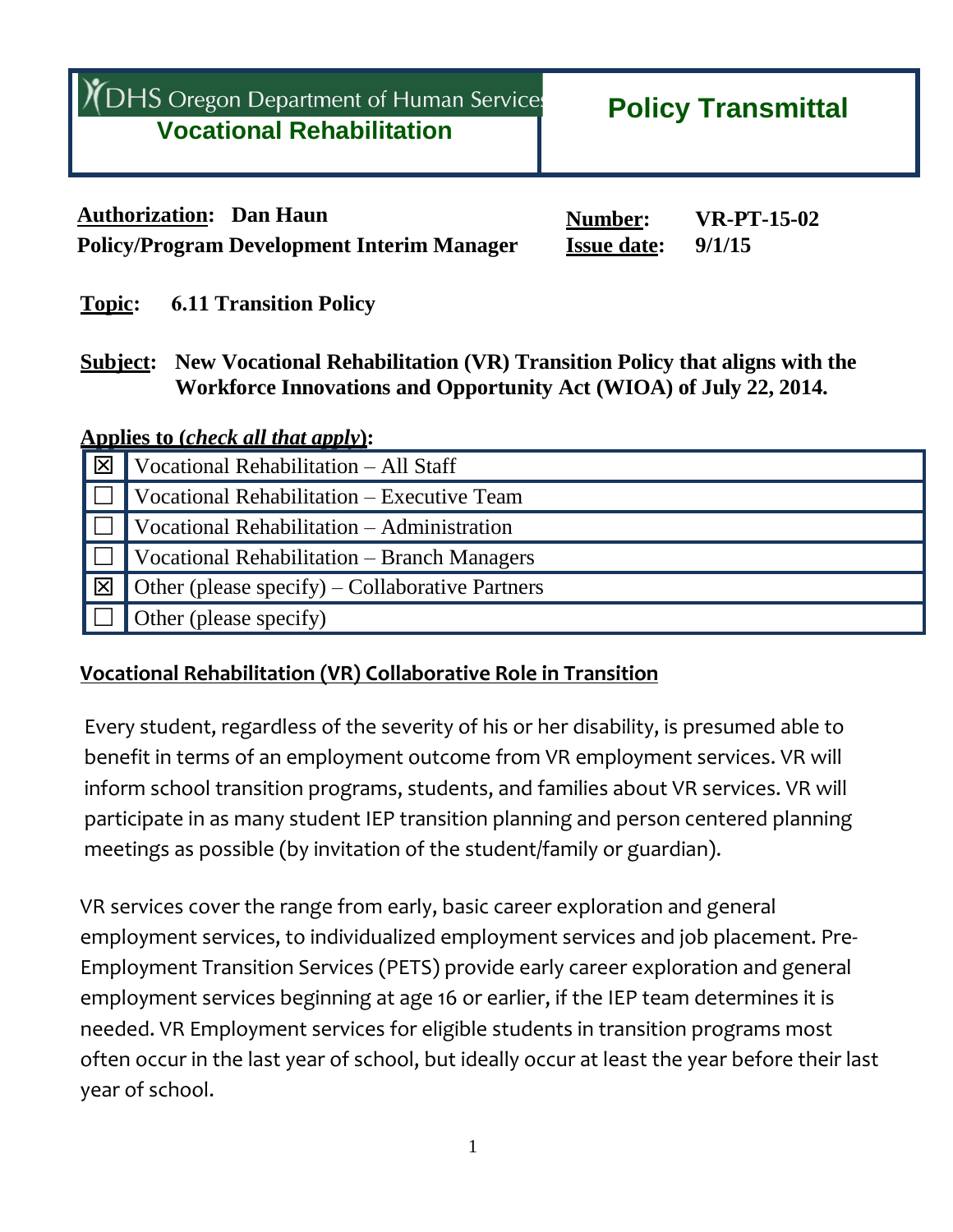VR Services during transition must:

- a. Be vocational in nature
- b. Support and be designed to lead to the achievement of the Individualized Plan for Employment (IPE) goal
- c. Not be services that are the responsibility of the school district, Developmental Disabilities (DD) Services, Addiction and Mental Health (AMH) services, or of any other agency or program
- d. Consider the student's preferences, interests, needs, and strengths.
- e. Be provided in an integrated, community setting

VR services are available to applicants as needed to establish eligibility, to determine the scope and nature of services, and then to provide those services. While VR bears primary financial responsibility for VR services, it will utilize comparable benefits when that will not impede the progress of plan activities.

VR is committed to using evidence based and/or best practices to serve students with disabilities who are in transition including those with the most significant disabilities. To accomplish that, VR will collaborate with other agencies at the state/administrative and the local/branch levels, including: the Oregon Department of Education; Oregon Department of Human Services Office of Developmental Disabilities; Oregon Health Authority Additions and Mental Health and federally recognized Tribal Rehabilitation Programs.

## **Vocational Rehabilitation (VR) Collaboration in Transition**

The Workforce Innovation and Opportunities Act (WIOA) and Individuals with Disabilities Education Act (IDEA) both mandate collaboration between VR and Schools on behalf of transition age children. This collaboration takes place on both the state administrative level and at the local educational agency (LEA) and VR Branch level.

# **Vocational Rehabilitation (VR) Statewide Collaboration**

Oregon Governor's Executive Order #15-01 established collaborative goals between Vocational Rehabilitation (VR), the Office of Developmental Disabilities Services (ODDS), and Oregon Department of Education (ODE) in provision of employment services to transition students.

An Agency Agreement between VR and Oregon Department of Education (ODE)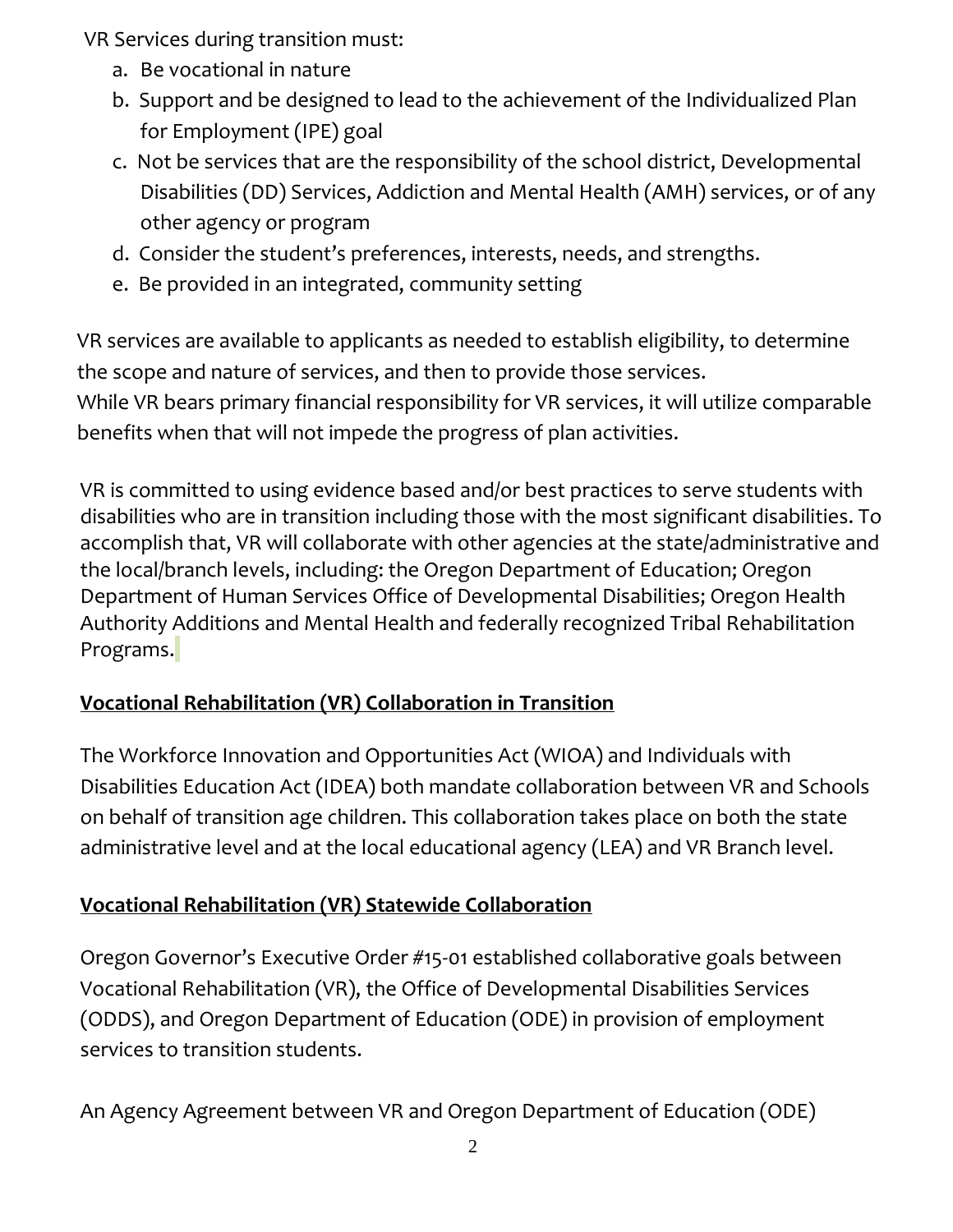describes how the agencies' collaboration will lead to transition services at the local education agency (LEA) level.

An Agency Agreement between VR and Office of Developmental Disabilities (ODDS) describes how the agencies' collaboration will lead to collaborative employment services for individuals with intellectual and/or developmental disabilities.

VR and the Federally recognized Tribes and Tribal Vocational Rehabilitation Programs have Cooperative Agreements that VR and the Programs will continue to assure employment services for Tribal youth.

VR and the Statewide Independent Living Council (SILC) and the Centers for Independent Living (CILs) in Oregon, collaborate on provision of services to VR participants.

VR and Oregon Health Authority (OHA) Addictions and Mental Health (AMH) jointly support the Oregon Supported Employment Center of Excellence (OSECE), the training/technical assistance (TA) provider to the Individual Placement and Support (IPS) and Assertive Community Treatment (ACT) employment programs. They also jointly support the Early Assessment and Support Alliance (EASA), provider of clinical and employment services to youth, age 12-25, who experience psychosis.

The ACCESS curriculum, based on the recognized best practices Youth Transition Program (YTP), was designed by a team of Oregon special education teachers, special education directors, VR, and University of Oregon staff for transition age students with disabilities. ODE will distribute the ACCESS curriculum to all school districts through the Transition Network Facilitators. VR Administrative staff will provide training and technical assistance on use of the ACCESS curriculum at the local level at the 2015 Transition Educational Institutes and Transition Network Facilitators will provide ongoing Technical Assistance (TA).

# **Vocational Rehabilitation (VR) Local Collaboration**

VR staff will collaborate with the Local Educational Agency (LEA) on:

- Pre-Employment Transition services for students with disabilities, beginning as early as age 16
- Use of the ACCESS curriculum for groups of students including those with 504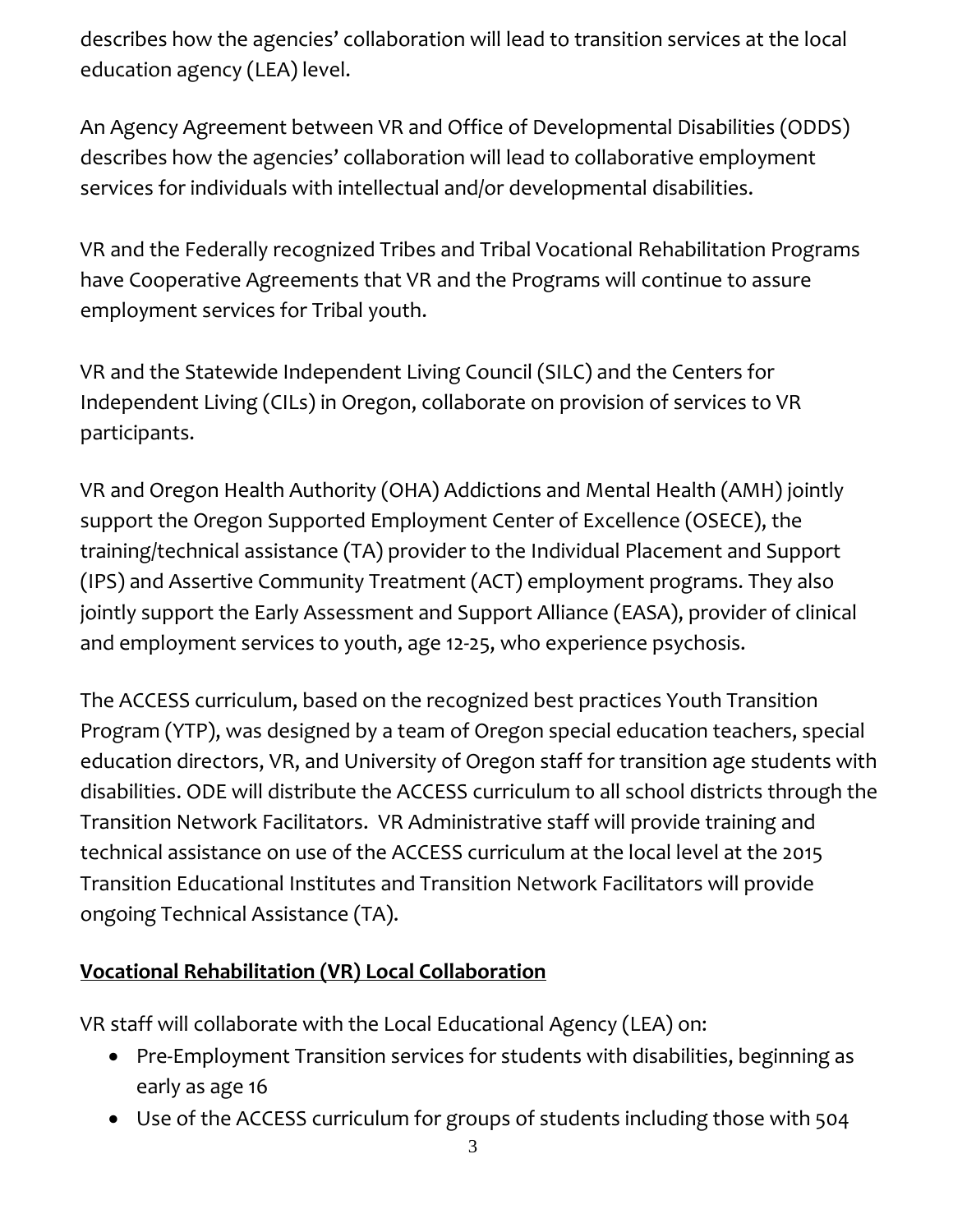- plans
- Coordinating a student's IEP and IPE

Every child who receives special education services must have an Individualized Education Program (IEP). The transition IEP, which begins the year the student turns 16 would include information about the student's (PINS) Preferences, Interests, Needs, and Strengths, and would also include information of the student's developmental and functional performance.

An Individualized Plan for Employment (IPE) is needed when a student with a disability requests services beyond the basic Pre-Employment Transition services and that student is found eligible. WIOA permits an individualized plan for employment for a student with a disability to contain either a specific post-school employment outcome or a more general, projected outcome. An IPE for a student with a disability must include the specific transition services needed by the student for the achievement of the employment goal. When working with eligible transition students, VR shall develop an IPE as early as possible and provide IPE-related services needed by the student that are not generally available to all students in the local education agency (e.g., community-based technical/ occupational skill training).

The IPE should be developed in consideration of the student's IEP or the student's section 504 services, in terms of the goals, objectives, and services identified in the education program. The two plans should see themselves reflected in each other.

### **For More Information, See**:

- 3.11 Transition Policy Definitions
- Transition Procedures

## **References:**

- **Agency Agreement** between the Oregon Department of Human Services and the Oregon Department of Education, December 2014. <http://www.oregon.gov/dhs/employment/VR/pages/index.aspx>
- **Cooperative Agreement between Vocational Rehabilitation and The Confederated Tribes of the Grand Ronde Community** [http://www.oregon.gov/dhs/employment/VR/Pages/Cooperative-](http://www.oregon.gov/dhs/employment/VR/Pages/Cooperative-Agreements.aspx)[Agreements.aspx](http://www.oregon.gov/dhs/employment/VR/Pages/Cooperative-Agreements.aspx)
- **Cooperative Agreement between Vocational Rehabilitation and the**